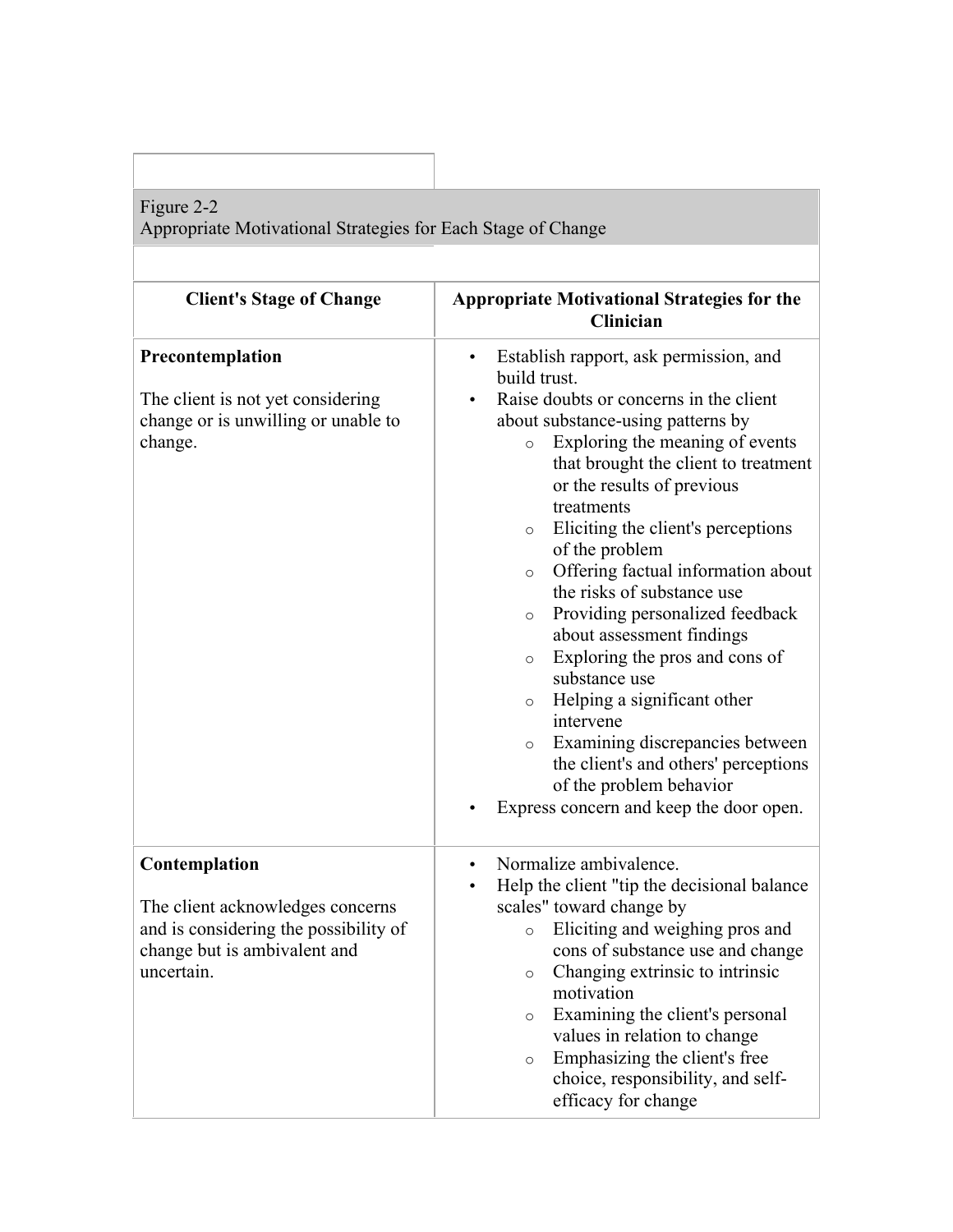|                                                                                                                                          | Elicit self-motivational statements of<br>intent and commitment from the client.<br>Elicit ideas regarding the client's<br>$\bullet$<br>perceived self-efficacy and expectations<br>regarding treatment.<br>Summarize self-motivational statements.                                                                                                                                                                                                                                                                                                                                                                                                                                                                          |
|------------------------------------------------------------------------------------------------------------------------------------------|------------------------------------------------------------------------------------------------------------------------------------------------------------------------------------------------------------------------------------------------------------------------------------------------------------------------------------------------------------------------------------------------------------------------------------------------------------------------------------------------------------------------------------------------------------------------------------------------------------------------------------------------------------------------------------------------------------------------------|
| Preparation<br>The client is committed to and<br>planning to make a change in the near<br>future but is still considering what to<br>do. | Clarify the client's own goals and<br>strategies for change.<br>Offer a menu of options for change or<br>$\bullet$<br>treatment.<br>With permission, offer expertise and<br>advice.<br>Negotiate a change--or treatment--plan<br>$\bullet$<br>and behavior contract.<br>Consider and lower barriers to change.<br>$\bullet$<br>Help the client enlist social support.<br>$\bullet$<br>Explore treatment expectancies and the<br>client's role.<br>Elicit from the client what has worked in<br>the past either for him or others whom he<br>knows.<br>Assist the client to negotiate finances,<br>child care, work, transportation, or other<br>potential barriers.<br>Have the client publicly announce plans<br>to change. |
| <b>Action</b><br>The client is actively taking steps to<br>change but has not yet reached a<br>stable state.                             | Engage the client in treatment and<br>$\bullet$<br>reinforce the importance of remaining in<br>recovery.<br>Support a realistic view of change<br>through small steps.<br>Acknowledge difficulties for the client in<br>$\bullet$<br>early stages of change.<br>Help the client identify high-risk<br>$\bullet$<br>situations through a functional analysis<br>and develop appropriate coping strategies<br>to overcome these.<br>Assist the client in finding new<br>reinforcers of positive change.<br>Help the client assess whether she has<br>$\bullet$<br>strong family and social support.                                                                                                                            |